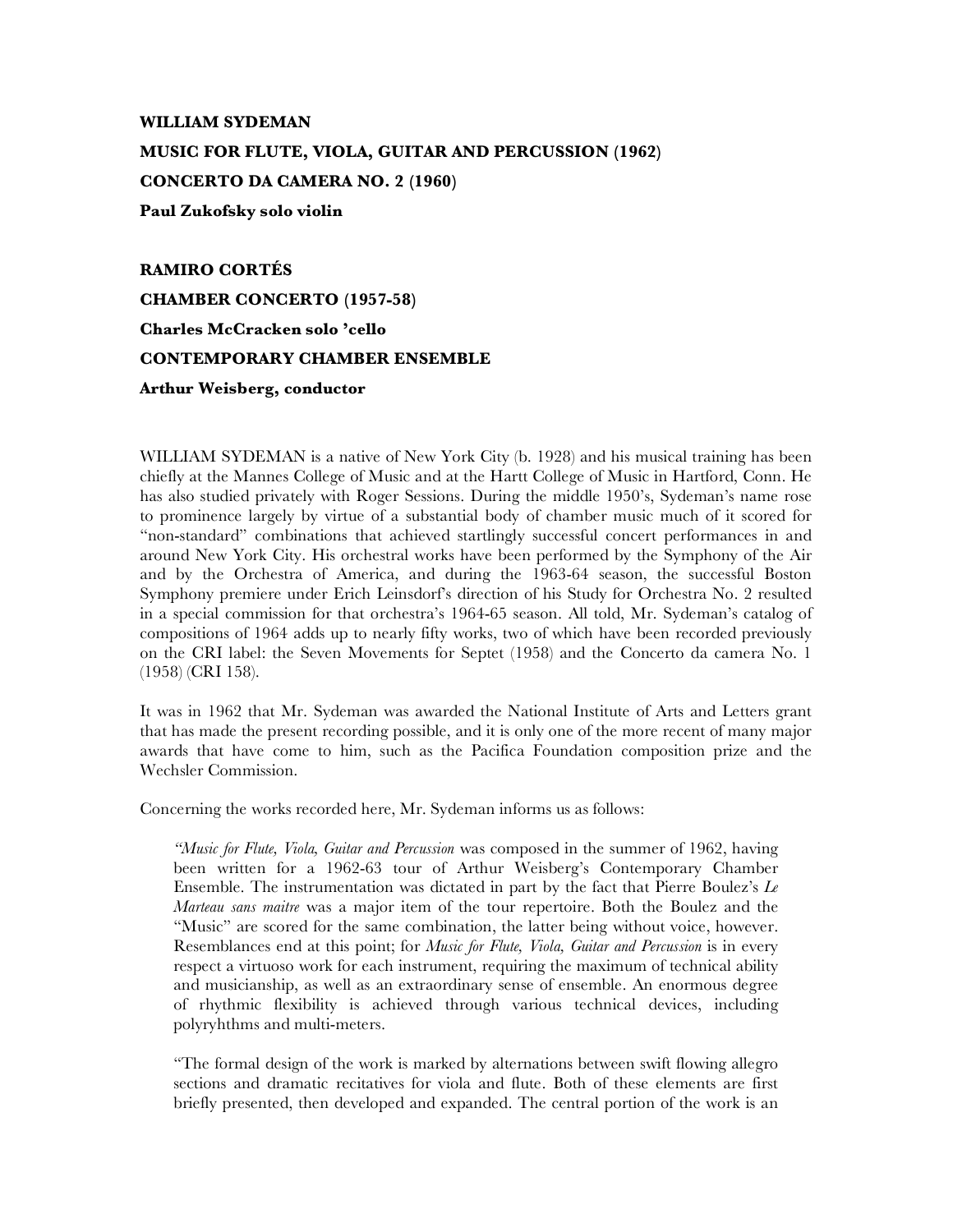extended allegro building to a big climax, from which the final viola cadenza evolves then subsides into a simple duet with flute. The ending is a sudden burst of sound that derives precisely from the very opening bar."

Regarding the *Concerto da camera No. 2,* Mr. Sydeman tells us:

"Composed in the fall of 1960, it is, like the *Concerto da camera No. 1* written for solo violin with mixed instrumental accompaniment  $-$  in this instance oboe, clarinet (bass clarinet), viola, and 'cello as against the woodwind quartet with viola and 'cello called for in the earlier score. On the occasion of its premiere on Max Pollikoff's *Music in our Time* series, Eric Salzman of *The New York Times* described the *Concerto da camera No. 2* as 'having a certain sense of the grand gesture . . ."

"The conception underlying the work is assuredly on a grand scale, not so much in terms of length (it runs slightly less than fifteen minutes), but rather in the nature of thematic materials employed and in the sweeping phrase lengths. As opposed to the miniscule 'post-Webern' cellular sound style, the *Concerto da camera No. 2* demands comprehension over a broad span — a span that makes almost for a twentieth century counterpart to Wagner's *endlos Melodie.* This aspect of the music is most in evidence during the last forty bars, which amount to a cadenza built on two enormous phrases.

"The work begins with a short introduction that leads directly to a precipitous allegro in two sections: the first angry and aggressive the second delicate and lyrical. The following *Presto* movement is made up of a long, generally quiet line carried in the upper register of the solo violin and accompanied by fleeting commentary from the other instruments. The last movement draws on material from the introduction (two major tenths a whole step apart) and generates a set of four variations, the last of which is the aforementioned dramatic cadenza."

RAMIRO CORTÉS was born in Dallas, but spent most of his boyhood years in Denver, Colorado, where his musical gifts found responsible recognition and encouragement. Thanks to a solid theoretical grounding and some successful piano compositions achieved during his high school years, Cortés found himself at nineteen the recipient of a Charles Ives Scholarship that enabled him to travel east for study with Henry Cowell, as well as with Richard Donovan at the Yale School of Music. His studies were completed at the University of Southern California in Los Angeles under the tutelage of Halsey Stevens, Ingolf Dahl, Leon Kirchner, and Miklos Rozsa.

It was in 1955 that Mr. CORTÉS gained national notice by garnering four major composition awards, including the George Gershwin Memorial prize, the Steinway Centennial award, and the Broadcast Music, Inc. radio award. At the same time, Dimitri Mitropoulos and the New York Philharmonic premiered the *Sinfonia Sacra* and the Los Angeles Philharmonic introduced the Los Angeles Philharmonic Orchestra prize work, the *Yerma* Symphonic Portrait.

Since then, Mr. CORTÉS has worked with Goffredo Petrassi in Italy under a Fulbright grant and with Roger Sessions in this country. Independent creative work, which has resulted in a catalog of nearly forty compositions in all major musical media, has been pursued by Mr. CORTÉS under a variety of grants from the Huntington Hartford Foundation, the John Hay Whitney Foundation, and the National Institute of Arts and Letters whose grant and recording award he received in 1961.